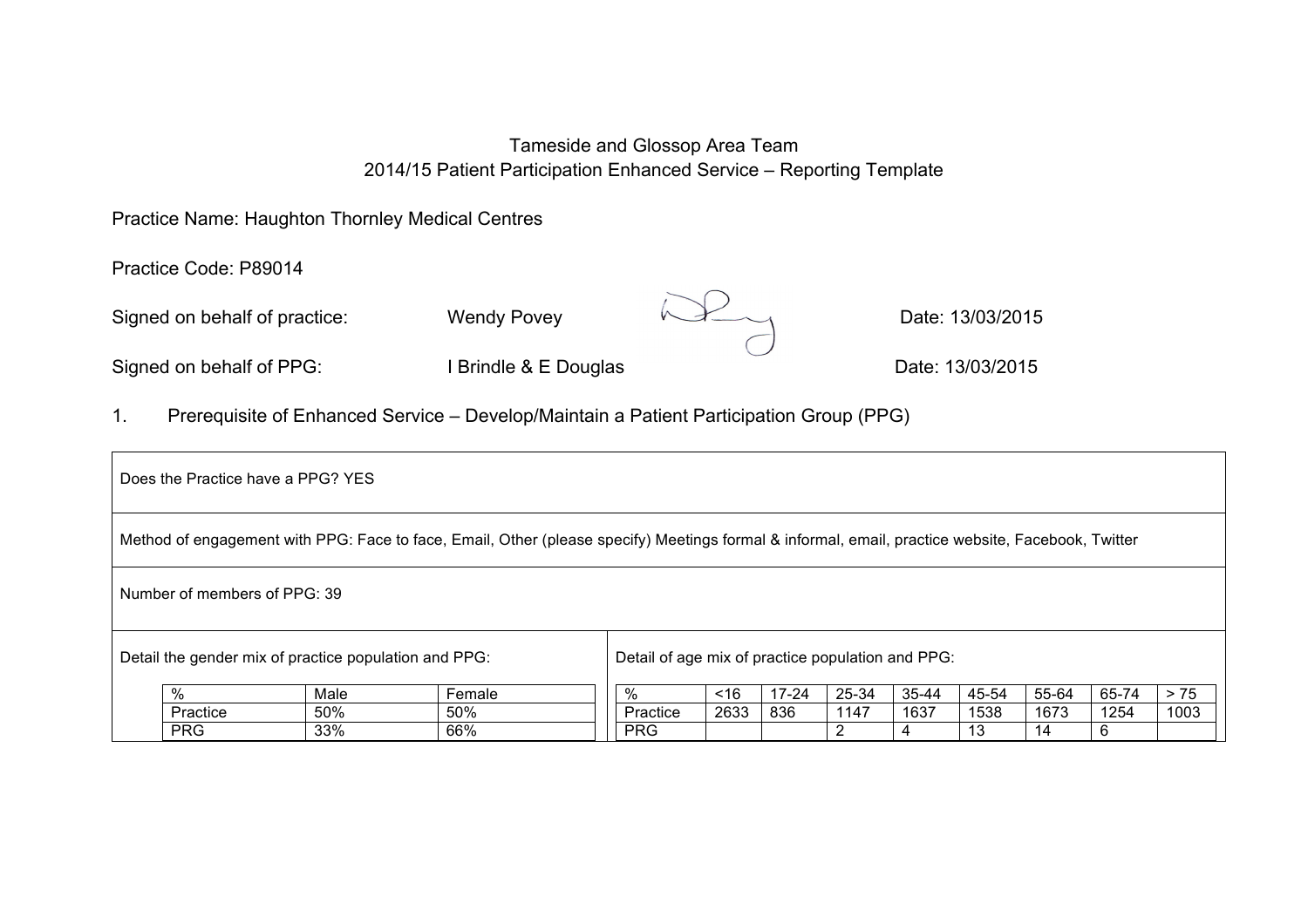Detail the ethnic background of your practice population and PRG:

|            | White          |       |                             |      |             |                                       |       |                         |         |                 |                |              |      |       |
|------------|----------------|-------|-----------------------------|------|-------------|---------------------------------------|-------|-------------------------|---------|-----------------|----------------|--------------|------|-------|
|            | <b>British</b> | Irish | Gypsy or Irish<br>traveller |      | Other white | White &black<br>Caribbean             |       | White &black<br>African |         | White<br>&Asian | Other<br>mixed |              |      |       |
| Practice   | 7883           | 34    |                             |      | 101         |                                       |       | 23                      |         |                 | 18             |              |      |       |
| <b>PRG</b> | 33             |       |                             |      |             |                                       |       |                         |         |                 |                |              |      |       |
|            |                |       |                             |      |             | Black/African/Caribbean/Black British |       |                         |         | Other           |                |              |      |       |
|            | Indian         |       | Pakistani                   |      | Bangladeshi | Chinese                               | Other |                         | African | Caribbean       |                | Other        | Arab | Anv   |
|            |                |       |                             |      |             |                                       | Asian |                         |         |                 |                | <b>Black</b> |      | other |
| Practice   | 32             |       | 34                          | 1492 |             | 12                                    | 28    |                         | 54      | 16              |                |              |      | 1971  |
| <b>PRG</b> |                |       |                             | 4    |             |                                       |       |                         |         |                 |                |              |      |       |

Describe steps taken to ensure that the PPG is representative of the practice population in terms of gender, age and ethnic background and other members of the practice population:

- The PPG have visited "Hyde Community Action" the local Asian support group to talk about the functions of the PPG and invite them to meetings. Some of the women have attended meetings. We have sent a text message to all patient groups and invited them to meet the PPG.
- We have "virtual" membership of the PPG for patients who can't get to meetings.
- We have held a stall in the local shopping precinct for all residents to find out more about the PPG and the practice.
- The PPG network with many external organisations and spread the word regarding the PPG to encourage a diverse group.
- The PPG network with other local PPG groups to help raise awareness.
- Advertised on the practice website http://www.htmc.co.uk/pages/pv.asp?p=htmc79 http://www.htmc.co.uk/pages/pv.asp?p=htmc4 .
- Direct email has been created by the PPG for communication.
- Telephoning people.
- Use of smartphones.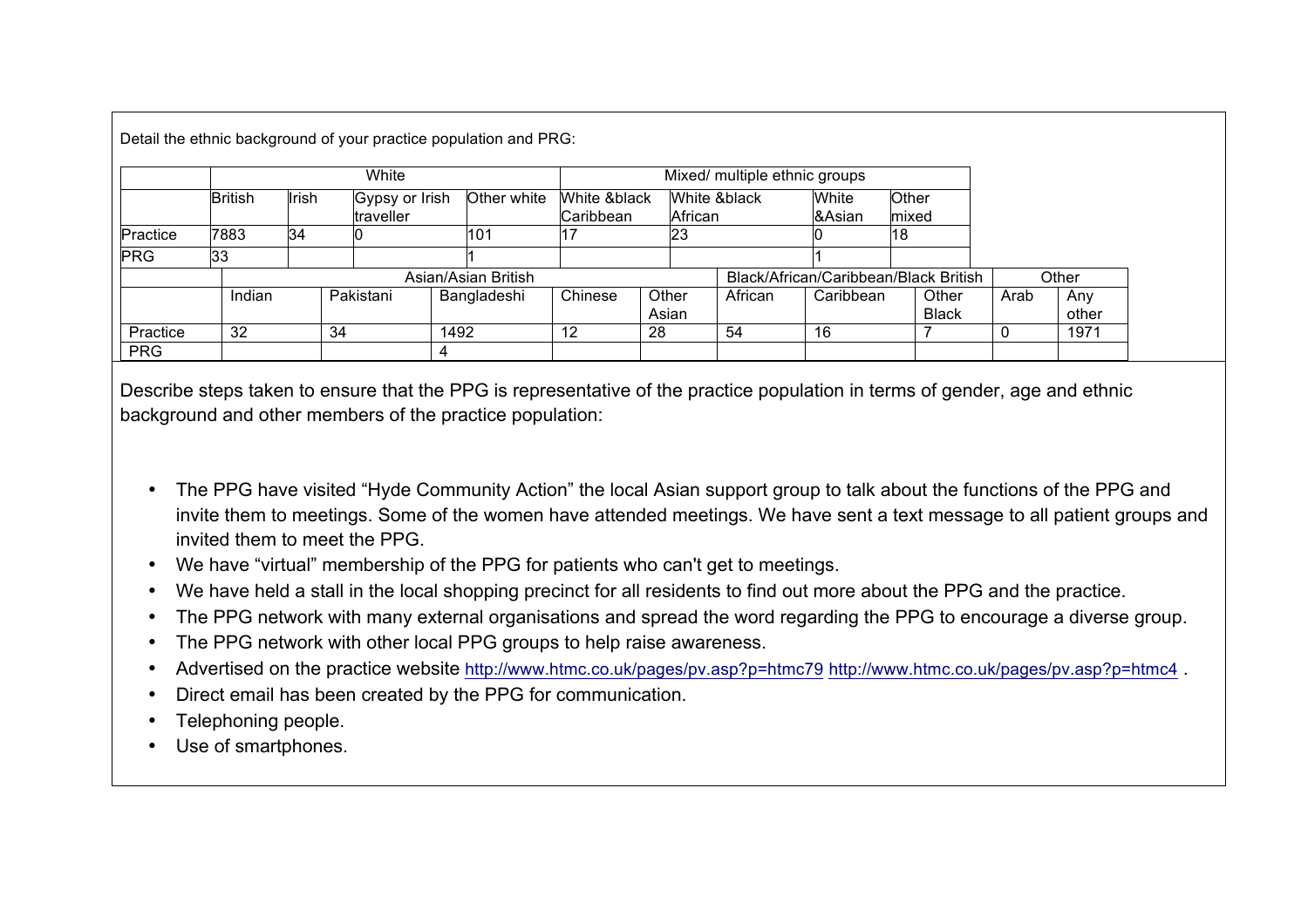Are there any specific characteristics of your practice population which means that other groups should be included in the PPG? e.g. a large student population, significant number of jobseekers, large numbers of nursing homes, or a LGBT community? YES/NO

• No

# 2. Review of patient feedback

Outline the sources of feedback that were reviewed during the year:

- Friends & family Survey.
- Issues brought to PPG meetings.
- Contributions by Twitter and Facebook.
- Messages sent to the practice by email or letter.
- Suggestions box.
- Complaints.

How frequently were these reviewed with the PRG?

- Variable depending on feedback type. Monthly formal meetings of the PPG.
- Ad hoc directly with the Practice Manager.
- Through the Doctors.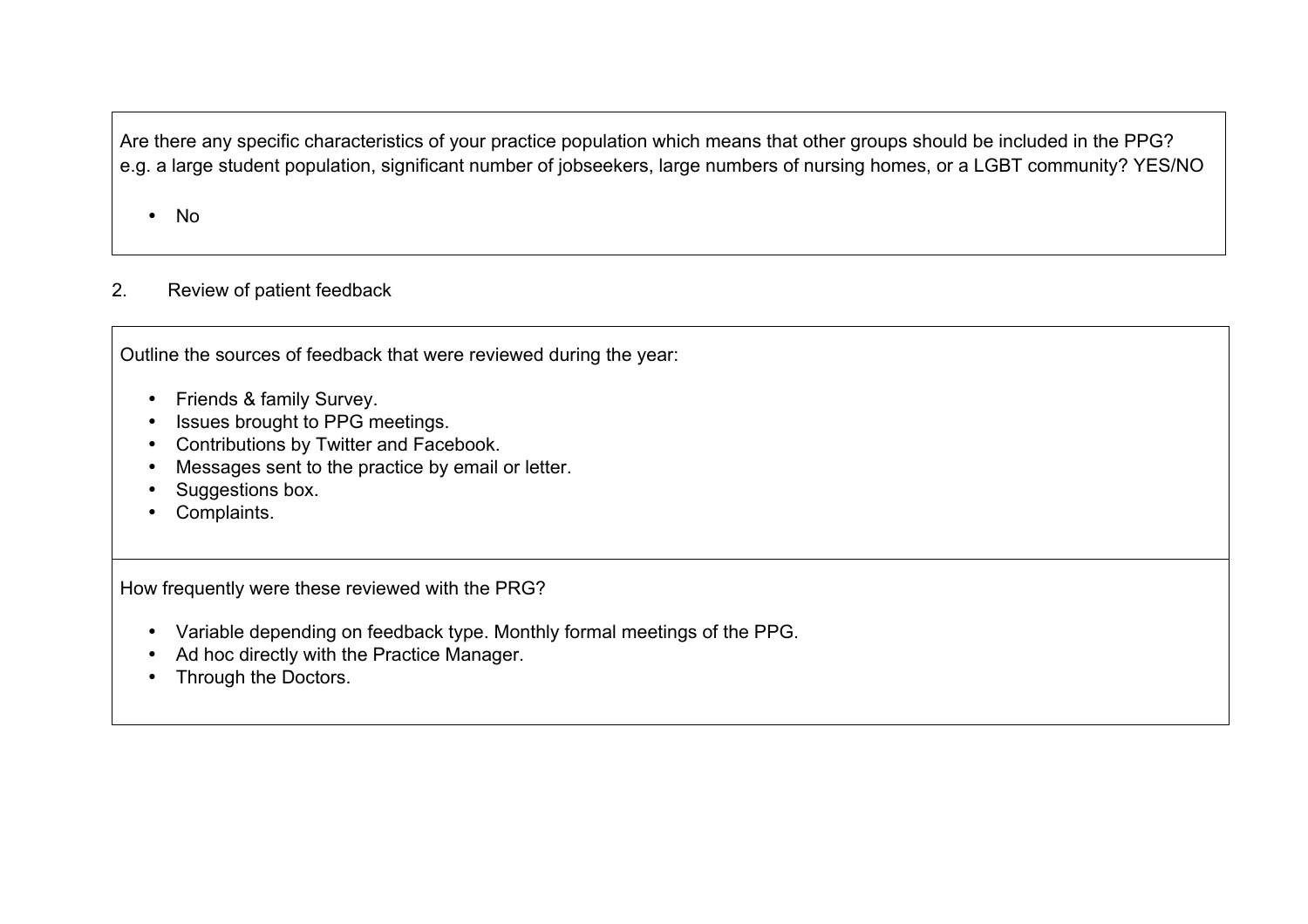3. Action plan priority areas and implementation

# Priority area 1

Description of priority area:

• Considering the generally poor health of patients in our area we wanted to improve the health and wellbeing of patients in the practice and the wider community.

What actions were taken to address the priority?

- We launched our Health Pledge campaign. The aim of Health Pledge is to encourage patients to make changes to their health choices to improve their physical or mental health. They can pledge online www.healthpledge.co.uk or using healthpledge slips in the practice.
- Display was done in the reception areas for the patients.

Result of actions and impact on patients and carers (including how publicised):

- We have got many pledges and success stories. Some of these are from patients in the practice and some from the wider community. We have publicised it on our practice website www.htmc.co.uk and www.healthpledge.co.uk
- We have also contacted patients by Facebook and Twitter from the practice and Healthpledge accounts.
- We have publicised it nationally at conferences and on the NHS change day website. http://changeday.nhs.uk/story78/
- We have discussed further ideas with the Public Health teams from Tameside, Oldham and Stockport.
- Discussions with the Healthy Living Services.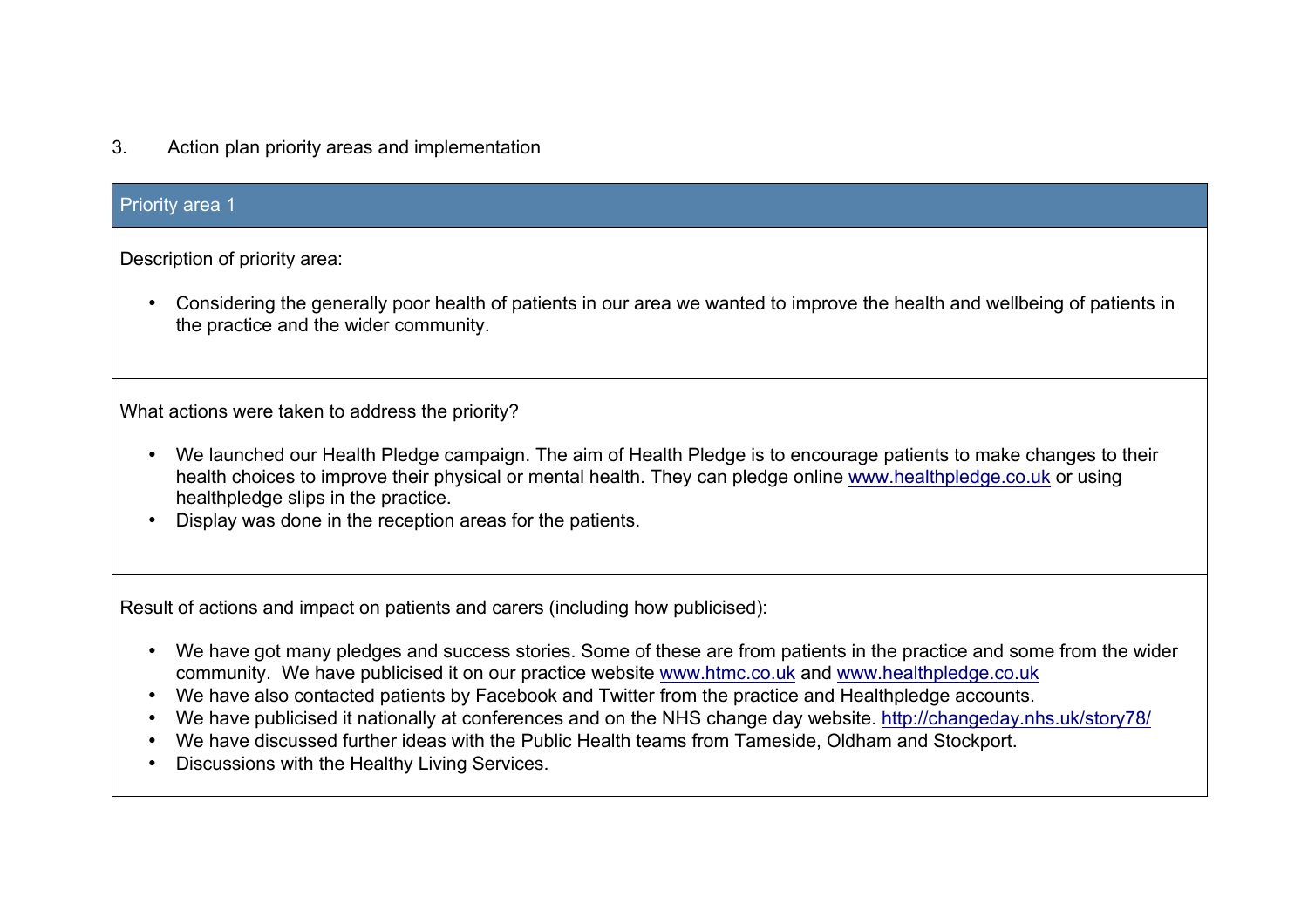• We have worked with MMU Dept of Nursing and had a stand in the local supermarket for a week with tutors and nursing students offering health checks and signposting support where relevant. One of the nursing tutors is going to provide some dementia awareness training for the supermarket which will impact on the wellbeing of the community.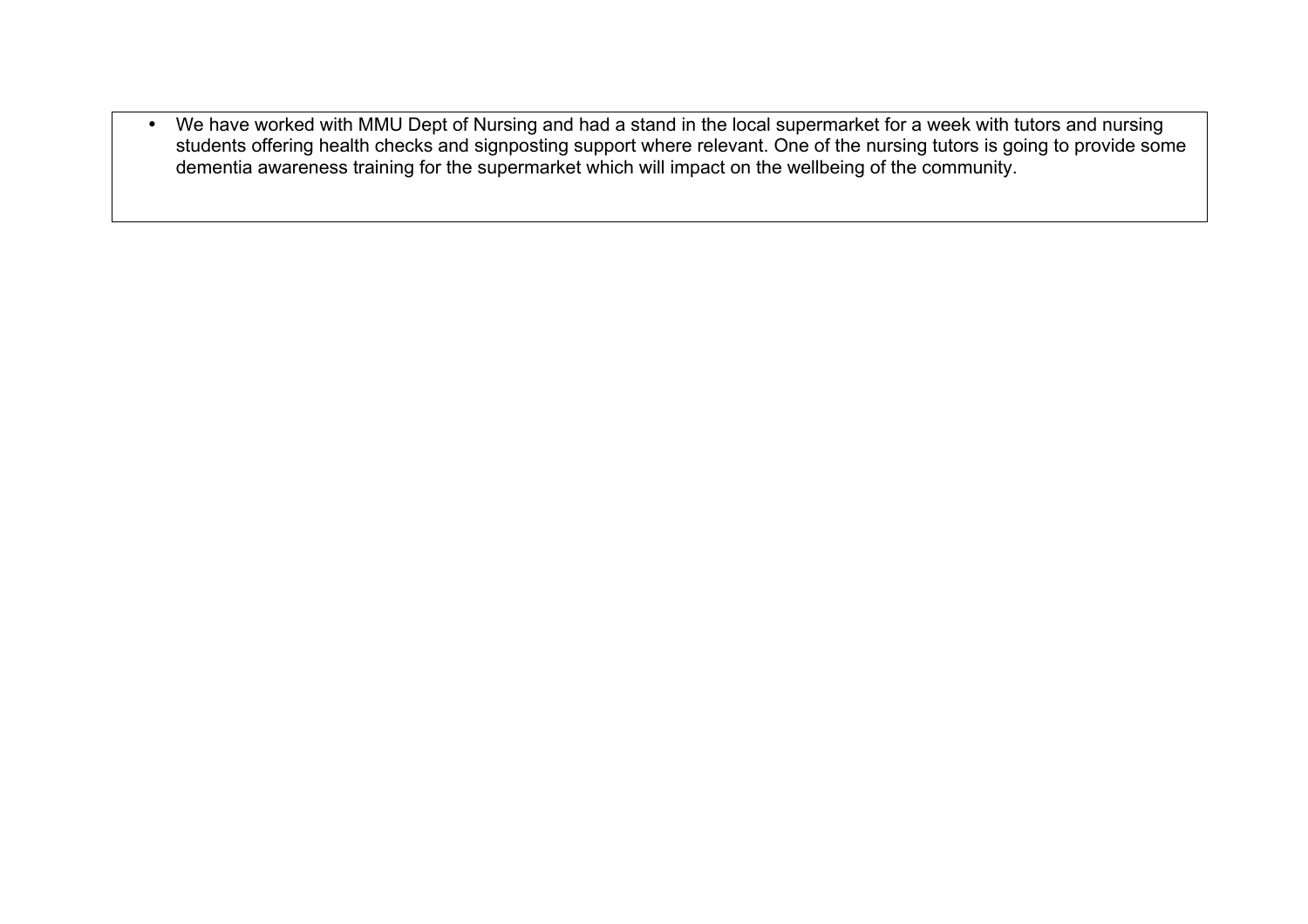## Priority area 2

Description of priority area:

• To widen and increase the membership of the PPG

What actions were taken to address the priority?

- The PPG has been organised into teams of Special Interest issues. This means that patients who can't get to meetings can still contribute and feedback to the main strategy group. We now have 8 teams working on different issues. Some of these are "virtual" members.
- We sent a text message to all of the patients to invite them to meet the PPG at a stall in the local shopping centre.
- Members of the PPG visited our local Asian support group & persuaded some of the women to come to the meetings.
- Information is provided in the practice reception area.
- Information is available on the practice website.

Result of actions and impact on patients and carers (including how publicised):

- We now have a larger membership of patients and carers and are hoping to continue to expand.
- We have raised awareness of the work of the PPG
- We had an opportunity to discuss issues with the patients who visited us in the shopping centre.
- We publicise our activities through Facebook and Twitter and on the "Patient Noticeboard" section of the practice website. On the website we post minutes of meetings, dates and agendas of next meetings. We also publicise forthcoming interesting events both within the practice and in the wider community.
- Increase in PPG attendance.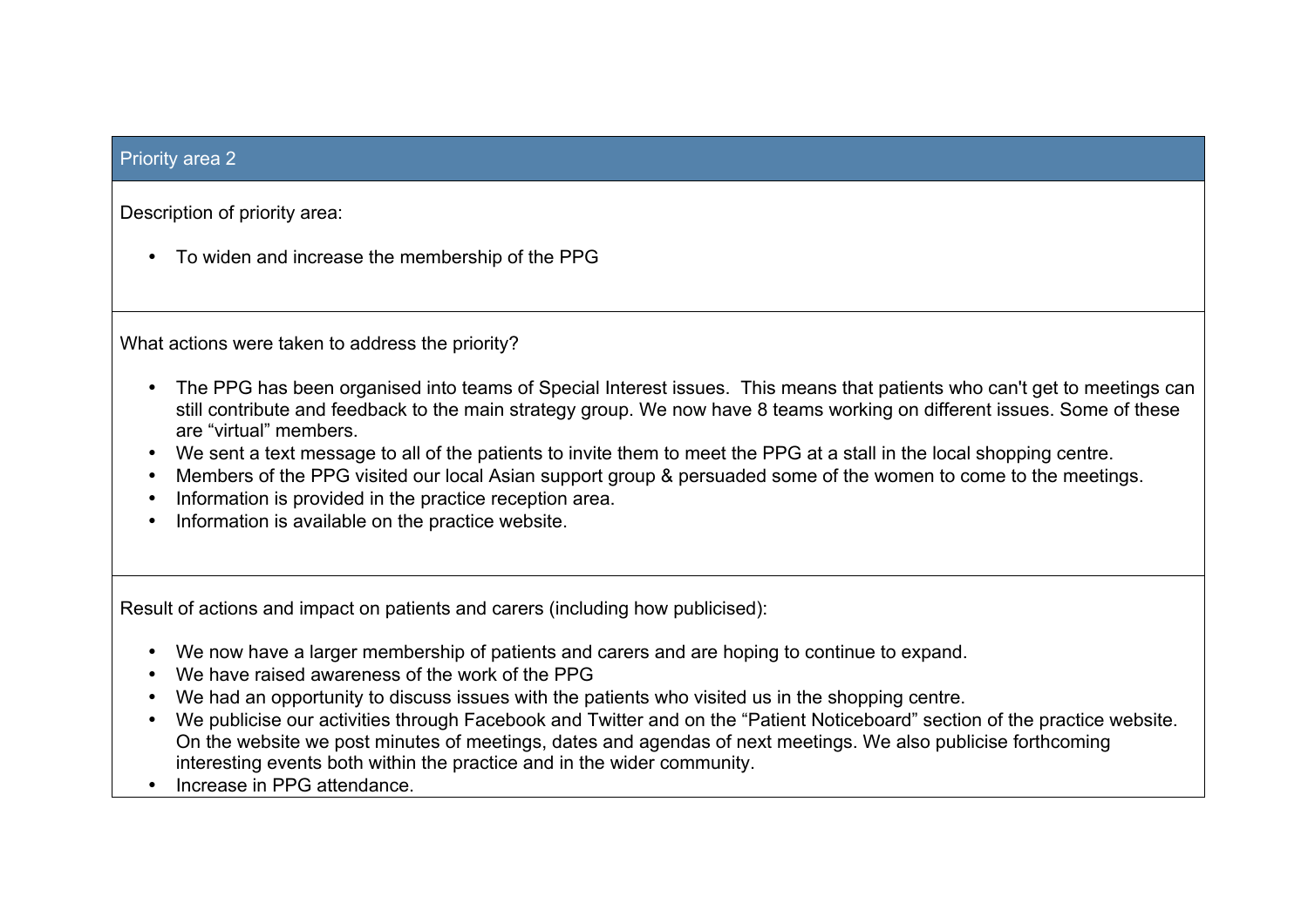## Priority area 3

Description of priority area:

• To raise awareness of the Food bank scheme and the urgency for the community to support the scheme.

What actions were taken to address the priority?

- The PPG discussed the local initiatives in place for the scheme and why it is important to the community.
- Posters and a facility for patients to bring in food to the practice, so that it can be used as a collection point.
- PPG ensured that all the GPs had sufficient Food bank referral forms available and knew the correct referral process.

Result of actions and impact on patients and carers (including how publicised):

- The Food bank was publicised on the practice website http://www.htmc.co.uk/pages/pv.asp?p=htmc0576.
- Many patients and staff contribute to the food bank collection, and locally this saw an increase in donations.
- Learned about what items to use for the Food bank.
- Learned about healthy cooking and what is required for better meals.
- Need to continue to inform patients about the importance of the Food bank both for donors & potential recipients.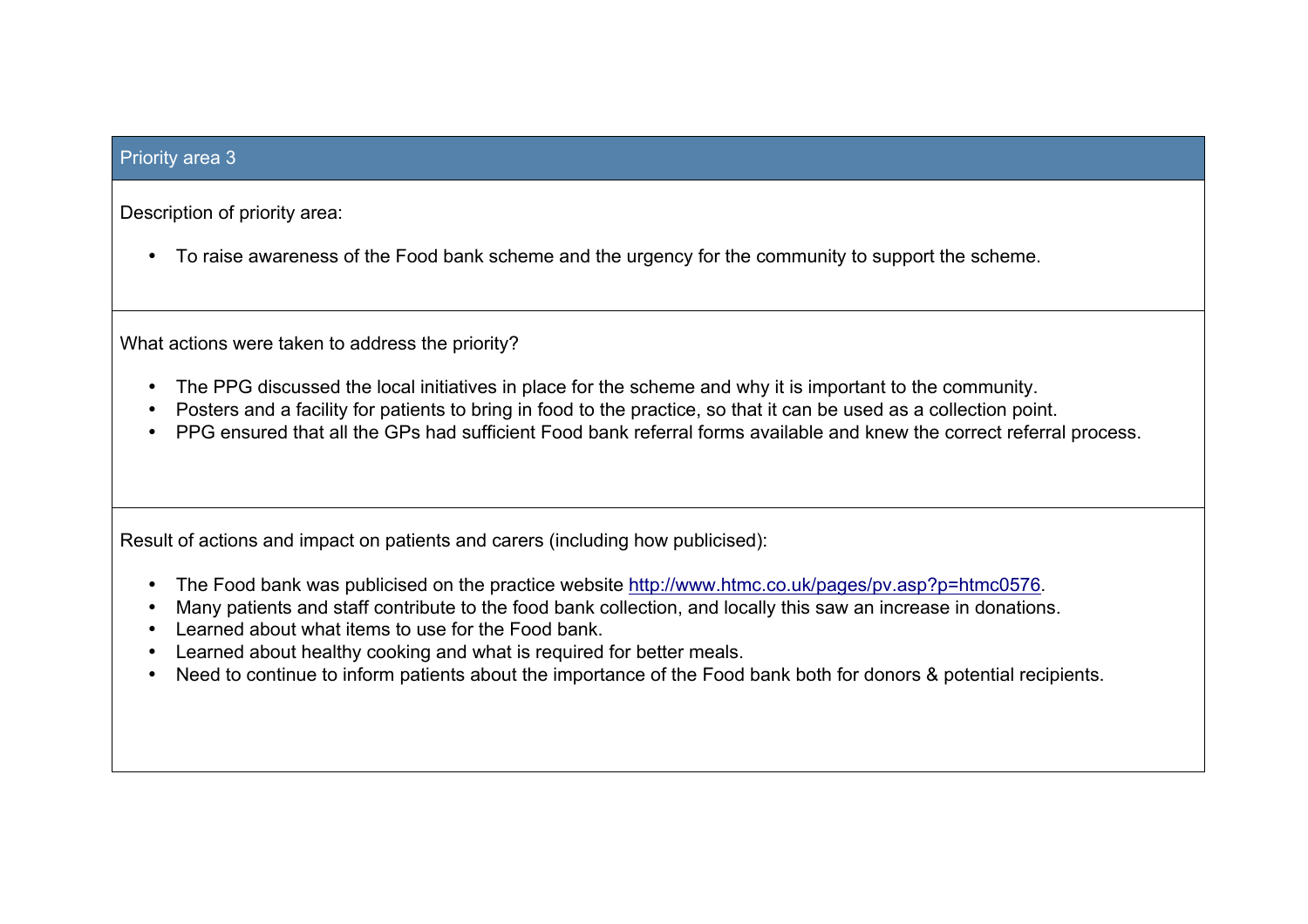## Progress on previous years

If you have participated in this scheme for more than one year, outline progress made on issues raised in the previous year(s):

Improve Communication

• We have created a Facebook and Twitter account and we also revised the practice website to make is clearer.

#### Telephone System

- Promoted online services, to enable patients to access the services which do not require a telephone call, such as repeat prescription orders, secure messages, booking appointments.
- This is an on-going process of education and awareness and will continue indefinitely.

PPG awareness and increase the diversity

- PPG have developed their structure, so they now have teams who work on certain aspects.
- The meeting times and days are altered, to ensure that people can make the meetings if they work on some occasions, but also ensure that people we are available through the day can also make some meetings.
- Virtual PPG is also in action, to ensure people who cannot physically attend the meetings, can still be involved.